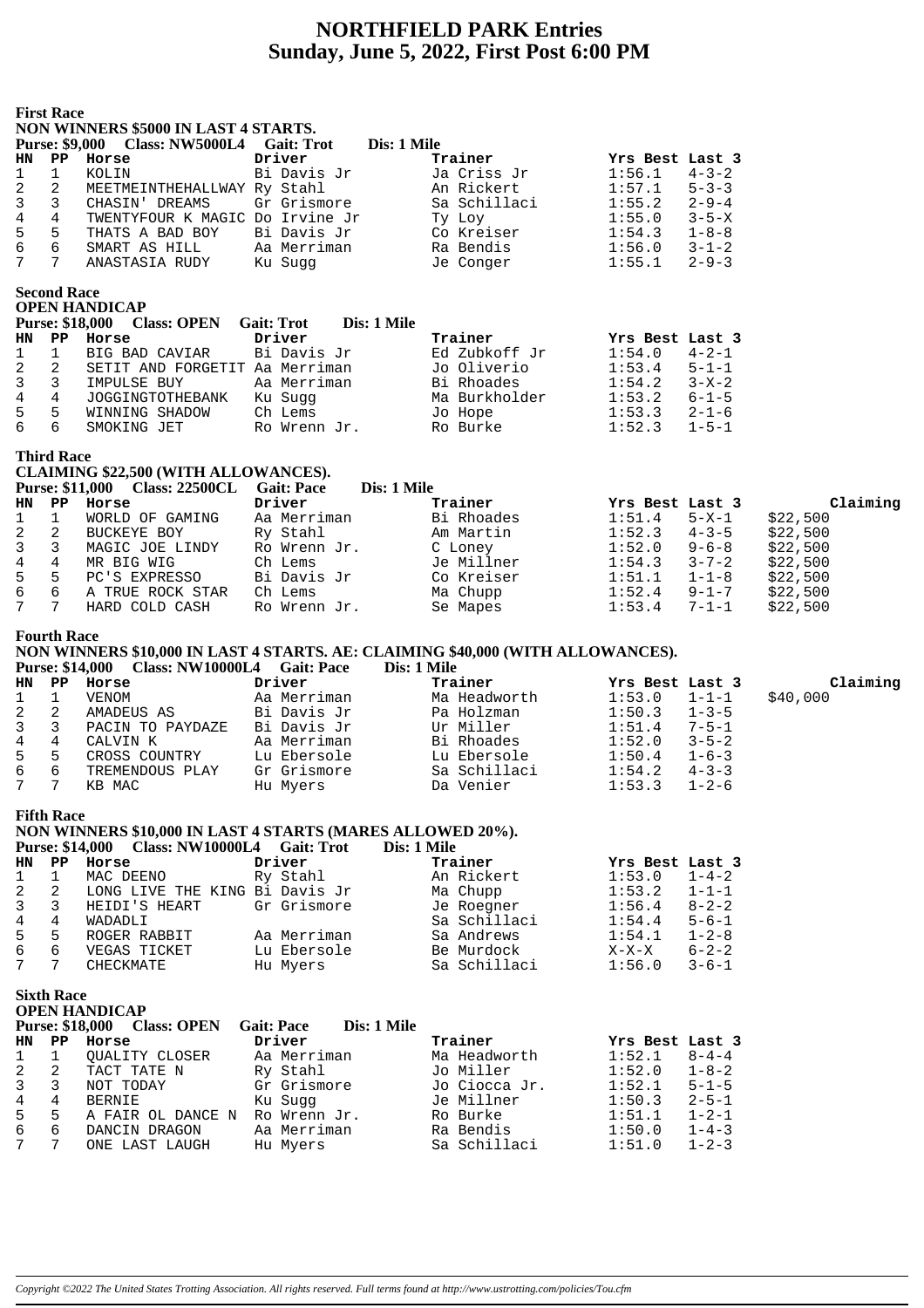|                     | <b>Seventh Race</b>                        | <b>GREAT LAKES AMATEUR DRIVING SERIES</b><br>Purse: \$8,000 Class: AMATEUR Gait: Trot                                                                                   |                             | Dis: 1 Mile |                               |                           |                            |          |
|---------------------|--------------------------------------------|-------------------------------------------------------------------------------------------------------------------------------------------------------------------------|-----------------------------|-------------|-------------------------------|---------------------------|----------------------------|----------|
| HN                  | PP                                         | Horse                                                                                                                                                                   | Driver                      |             | Trainer                       | Yrs Best Last 3           |                            | Claiming |
| 1                   | $\mathbf{1}$                               | SUMBODYGETDISFOOL St Oldford                                                                                                                                            |                             |             | Et Sisco                      | 1:57.3                    | $8 - 8 - 6$                |          |
| $\sqrt{2}$          | 2                                          | RIVER ROCK                                                                                                                                                              | Do Sherman                  |             | Ed Zubkoff Jr                 | 1:56.4                    | $1 - 8 - 6$                | \$29,000 |
| 3                   | 3                                          | EMERALD CHIP                                                                                                                                                            | La Harmon                   |             | La Harmon                     | 1:57.0                    | $5 - 2 - 7$                |          |
| $\overline{4}$<br>5 | 4<br>5                                     | PEPIN COOLIE<br>IMPRESSIVE CHIEF                                                                                                                                        | Al Sisco<br>Jo Payne        |             | Et Sisco<br>Jo Payne          | $X-X-X$<br>1:58.1         | $4 - 6 - 2$<br>$6 - 2 - 7$ | \$20,000 |
| $\epsilon$          | 6                                          | TOOTIE                                                                                                                                                                  | Ed Miller                   |             |                               | 1:55.0                    | $1 - 3 - 6$                |          |
| 7                   | 7                                          | FULTON'S FURY                                                                                                                                                           | Do Sherman                  |             | Ed Miii.<br>Ke Kash Jr        | 1:56.1                    | $3 - 3 - 2$                |          |
| 8                   | 8                                          | SO WISHFULL                                                                                                                                                             | La Ferrari                  |             | La Ferrari                    | $X-X-X$                   | $3 - 3 - 3$                |          |
|                     | <b>Eighth Race</b>                         | NON WINNERS \$5000 IN LAST 4 STARTS.<br>Purse: \$9,000 Class: NW5000L4 Gait: Pace                                                                                       |                             | Dis: 1 Mile |                               |                           |                            |          |
| HN                  | $\mathbf{P} \mathbf{P}$                    | Horse                                                                                                                                                                   | Driver                      |             | Trainer                       | Yrs Best Last 3           |                            |          |
| 1                   | $\mathbf 1$                                | CAPTAINOFROCKNROLL Ro Wrenn Jr.                                                                                                                                         |                             |             | Sa Schillaci                  | 1:55.3                    | $2 - 4 - 5$                |          |
| 2<br>3              | 2<br>3                                     | HIP HOP STAR<br>ME THE DRAGON                                                                                                                                           | Ke Kash Jr<br>Hu Myers      |             | Ke Kash Jr<br>Sa Schillaci    | 1:55.2<br>1:54.1          | $6 - 4 - 1$<br>$6 - 7 - 6$ |          |
| $\,4$               | 4                                          | MARVALOUS ARTIST                                                                                                                                                        | Ry Stahl                    |             | An Rickert                    | 1:52.1                    | $1 - 4 - 4$                |          |
| 5                   | 5                                          | ANDALE ANDALE                                                                                                                                                           | Ch Lems                     |             | An Rickert<br>Ma Burkholder   | 1:52.0                    | $3 - 2 - 4$                |          |
| 6                   | 6                                          | HEARTLAND DANDY Bi Davis Jr<br>DECLAN SEELSTER Aa Merriman                                                                                                              |                             |             | C Loney                       | 1:52.4                    | $5 - 3 - 9$                |          |
| 7<br>8              | $7\overline{ }$<br>8                       |                                                                                                                                                                         | Aa Merriman                 |             | Ra Bendis<br>Ra Smith         | 1:52.0<br>1:53.3          | $4 - 7 - 1$<br>$3 - 6 - 3$ |          |
|                     | <b>Ninth Race</b>                          | BIG BOOTY RUDY<br>NON WINNERS \$6500 IN LAST 4 STARTS. AE: N/W 6 PARI-MUTUEL RACES. AE: N/W 10 PM RACES. CLAIMING PRICE<br>\$40,000 (WITH ALLOWANCES).                  |                             |             |                               |                           |                            |          |
| HN.                 | $\mathbf{P} \mathbf{P}$                    | <b>Purse: \$11,000</b><br><b>Class: NW6500L4</b><br>Horse                                                                                                               | <b>Gait: Pace</b><br>Driver | Dis: 1 Mile | Trainer                       | Yrs Best Last 3           |                            | Claiming |
| 1                   | 1                                          | UNLIKEANYOTHER                                                                                                                                                          | Ro Wrenn Jr.                |             | Ra Smith                      | 1:52.2                    | $6 - 5 - 8$                |          |
| 2                   | 2                                          | LAST BET                                                                                                                                                                | Aa Merriman                 |             | Ra Bendis                     | 1:53.2                    | $3 - 2 - 6$                | \$50,000 |
| 3                   | 3                                          | LANCASTER HILL                                                                                                                                                          | Gr Grismore                 |             | Ry Deaton                     | 1:52.2                    | $1 - 1 - 2$                | \$40,000 |
| $\,4$               | 4                                          | JUST TOYIN WITH YA Ch Lems                                                                                                                                              |                             |             | Jo Hope                       | 1:51.4                    | $6 - 1 - 6$                |          |
| 5<br>$\epsilon$     | 5<br>6                                     | ROCKINMYSHOE                                                                                                                                                            | Aa Merriman                 |             | Bi Rhoades<br>Ro Burke        | 1:52.0<br>1:50.1          | $1 - 1 - 1$<br>$1 - 1 - 1$ | \$50,000 |
| 7                   | 7                                          | BARRY'S BERRIES<br>STONECOLD BLUECHIP Ry Stahl                                                                                                                          | Ro Wrenn Jr.                |             | He Beachy                     | 1:54.0                    | $4 - 4 - 5$                |          |
| 8                   | 8                                          | KING CORONA                                                                                                                                                             | Do Irvine Jr                |             | To Bigler                     | 1:51.0                    | $7 - 6 - 1$                |          |
|                     | <b>Tenth Race</b><br><b>Purse: \$7,000</b> | NON WINNERS \$3500 IN LAST 4 STARTS.<br>Class: NW3500L4 Gait: Pace                                                                                                      |                             | Dis: 1 Mile |                               |                           |                            |          |
| <b>HN</b><br>1      | $\mathbf{P} \mathbf{P}$<br>$\mathbf 1$     | Horse<br>COPPER COAST A                                                                                                                                                 | Driver<br>Ke Kash Jr        |             | Trainer<br>Ke Kash Jr         | Yrs Best Last 3<br>1:55.3 | $2 - 4 - 3$                |          |
| 2                   | 2                                          | CAVIART COOPER                                                                                                                                                          | Bi Davis Jr                 |             | He Hagerman                   | 1:56.0                    | $3 - 5 - 2$                |          |
| 3                   | 3                                          | J M JET SET                                                                                                                                                             | Bi Davis Jr                 |             | Co Kreiser                    | 1:53.1                    | $6 - 7 - 6$                |          |
| 4                   | 4                                          | DRAGON RULER                                                                                                                                                            | Bi Davis Jr                 |             | C Loney                       | 1:52.1                    | $7 - 5 - 8$                |          |
| 5                   | 5<br>6                                     | BACKSEAT JOKER                                                                                                                                                          | Hu Myers                    |             | Sa Schillaci<br>Ed Zubkoff Jr | $X-X-X$                   | $2 - 3 - 8$                |          |
| 6<br>7              | 7                                          | DREAMFAIR CHARRO<br>EXECUTIVE DASH N                                                                                                                                    | Aa Merriman<br>An Lake      |             | Ra Farmer                     | 1:52.2<br>1:53.1          | $8 - 9 - 4$<br>$5 - 3 - 3$ |          |
| 8                   | 8                                          | CLEMSON                                                                                                                                                                 | Bi Davis Jr                 |             | Ro Krenitsky Jr               | 1:54.3                    | $6 - 8 - 2$                |          |
| 9                   | [9                                         | TRUE TO MACH                                                                                                                                                            | Aa Merriman                 |             | Ma Headworth                  | 1:52.3                    | $6 - 4 - 7$                |          |
|                     | <b>Eleventh Race</b>                       | GUARANTEED \$10,000 PICK 4 STARTS HERE NON WINNERS \$6500 IN LAST 4 STARTS. AE: CLAIMING PRICE \$22,500<br>(WITH ALLOWANCES).<br><b>Purse: \$11,000 Class: NW6500L4</b> | <b>Gait: Pace</b>           | Dis: 1 Mile |                               |                           |                            |          |
| HN                  | $\mathbf{P} \mathbf{P}$                    | Horse                                                                                                                                                                   | Driver                      |             | Trainer                       | Yrs Best Last 3           |                            |          |
| 1<br>2              | 1<br>2                                     | MIDNIGHT MATT<br>ZIGGY SKY                                                                                                                                              | Bi Davis Jr<br>Bi Davis Jr  |             | Th Hall<br>Co Kreiser         | 1:52.0<br>1:51.2          | $2 - 1 - 5$<br>$1 - 3 - 6$ |          |
| 3                   | 3                                          | DOCDOR FRISKIE                                                                                                                                                          | Gr Grismore                 |             | Sa Schillaci                  | 1:52.2                    | $7 - 1 - 4$                |          |
| 4                   | 4                                          | DAVE AND DENNIS                                                                                                                                                         | Lu Ebersole                 |             | Ti Lane                       | 1:52.3                    | $8 - 1 - 2$                |          |
| 5                   | 5                                          | ODDS ON BOCA RATON Ja Thompson                                                                                                                                          |                             |             | To Luther                     | 1:52.0                    | $7 - 1 - 1$                |          |
| 6                   | 6                                          | LONG LEGGED JOHN                                                                                                                                                        | Ke Kash Jr                  |             | Ke Kash Jr                    | 1:54.4                    | $6 - 4 - 1$                |          |
| 7<br>8              | 7<br>8                                     | ELITE MACHINE<br>LAUGHAGAIN HANOVER Ro Wrenn Jr.                                                                                                                        | Ro Wrenn Jr.                |             | Ma Burkholder<br>Ro Burke     | 1:52.1<br>1:50.1          | $1 - 5 - 3$<br>$6 - 4 - 8$ |          |
|                     | <b>Twelfth Race</b>                        | NON WINNERS \$8000 IN LAST 4 STARTS. AE: N/W 8 PARI-MUTUEL RACES.                                                                                                       |                             |             |                               |                           |                            |          |
|                     |                                            | Purse: \$12,200 Class: NW8000L4 Gait: Trot                                                                                                                              |                             | Dis: 1 Mile |                               |                           |                            |          |
| HN.                 | $\mathbf{P} \mathbf{P}$                    | Horse                                                                                                                                                                   | Driver                      |             | Trainer                       | Yrs Best Last 3           |                            |          |
| 1                   | $\mathbf 1$                                | SLATED TO WIN                                                                                                                                                           | Bi Davis Jr                 |             | Co Kreiser                    | 1:54.4                    | $1 - 6 - 10$               |          |
| 2<br>3              | 2<br>3                                     | DONTYOUSAYIT<br>MAGICAL MUSCLE MAN Ch Lems                                                                                                                              | Ry Stahl                    |             | Ke Sherman<br>He Hagerman     | 1:56.3<br>1:56.3          | $2 - 2 - 6$<br>$4 - 2 - 2$ |          |
| 4                   | 4                                          | PERFECT CHAPTER AS Ry Stahl                                                                                                                                             |                             |             | An Rickert                    | 1:54.0                    | $7 - 4 - 4$                |          |
| 5                   | 5                                          | KING FELIX                                                                                                                                                              | Do Irvine Jr                |             | La Clabaugh                   | 1:55.0                    | $4 - 7 - 6$                |          |
| $\epsilon$          | 6                                          | SWAN ON A MISSION Ku Suqq                                                                                                                                               |                             |             | Ed Miller                     | 1:55.3                    | $5 - 3 - 1$                |          |
| 7<br>8              | 7<br>8                                     | YES<br>DYNAMIC EDGE                                                                                                                                                     | Bi Davis Jr<br>Ke Kash Jr   |             | Ja McGinnis                   | 1:57.0<br>1:56.1          | $2 - 2 - 6$<br>$7 - 4 - 3$ |          |
|                     |                                            |                                                                                                                                                                         |                             |             | Je Roegner                    |                           |                            |          |

*Copyright ©2022 The United States Trotting Association. All rights reserved. Full terms found at http://www.ustrotting.com/policies/Tou.cfm*

9 [9 REFI Ro Wrenn Jr. Sa Schillaci 1:55.0 6-1-8